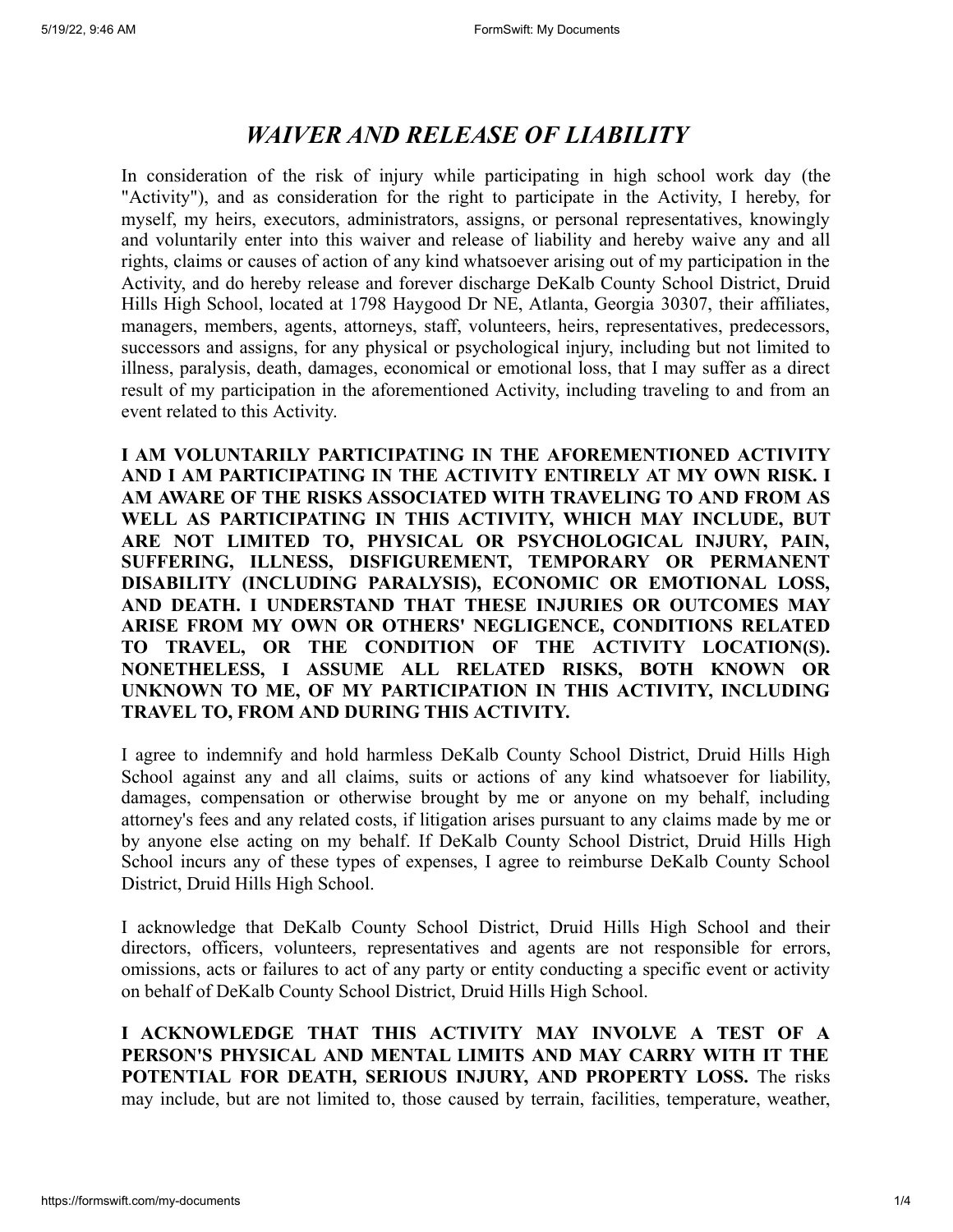lack of hydration, condition of participants, equipment, vehicular traffic and actions of others, including but not limited to, participants, volunteers, spectators, coaches, event officials and event monitors, and/or producers of the event.

**I ACKNOWLEDGE THAT I HAVE CAREFULLY READ THIS "WAIVER AND RELEASE" AND FULLY UNDERSTAND THAT IT IS A RELEASE OF LIABILITY. I EXPRESSLY AGREE TO RELEASE AND DISCHARGE DeKalb County School District, Druid Hills High School AND ALL OF ITS AFFILIATES, MANAGERS, MEMBERS, AGENTS, ATTORNEYS, STAFF, VOLUNTEERS, HEIRS, REPRESENTATIVES, PREDECESSORS, SUCCESSORS AND ASSIGNS, FROM ANY AND ALL CLAIMS OR CAUSES OF ACTION AND I AGREE TO VOLUNTARILY GIVE UP OR WAIVE ANY RIGHT THAT I OTHERWISE HAVE TO BRING A LEGAL ACTION AGAINST DeKalb County School District, Druid Hills High School FOR PERSONAL INJURY OR PROPERTY DAMAGE.**

To the extent that statute or case law does not prohibit releases for negligence, this release is also for negligence on the part of DeKalb County School District, Druid Hills High School, its agents, and employees.

In the event that I should require medical care or treatment, I agree to be financially responsible for any costs incurred as a result of such treatment. I am aware and understand that I should carry my own health insurance.

In the event that any damage to equipment or facilities occurs as a result of my or my family's willful actions, neglect or recklessness, I acknowledge and agree to be held liable for any and all costs associated with any actions of neglect or recklessness.

This Agreement was entered into at arm's-length, without duress or coercion, and is to be interpreted as an agreement between two parties of equal bargaining strength. Both the Participant, and DeKalb County School District, Druid Hills High School agree that this Agreement is clear and unambiguous as to its terms, and that no other evidence will be used or admitted to alter or explain the terms of this Agreement, but that it will be interpreted based on the language in accordance with the purposes for which it is entered into.

In the event that any provision contained within this Release of Liability shall be deemed to be severable or invalid, or if any term, condition, phrase or portion of this agreement shall be determined to be unlawful or otherwise unenforceable, the remainder of this agreement shall remain in full force and effect, so long as the clause severed does not affect the intent of the parties. If a court should find that any provision of this agreement to be invalid or unenforceable, but that by limiting said provision it would become valid and enforceable, then said provision shall be deemed to be written, construed and enforced as so limited.

In the event of an emergency, please contact the following person(s) in the order presented:

**Emergency Contact <b>Contact Relationship Contact Telephone**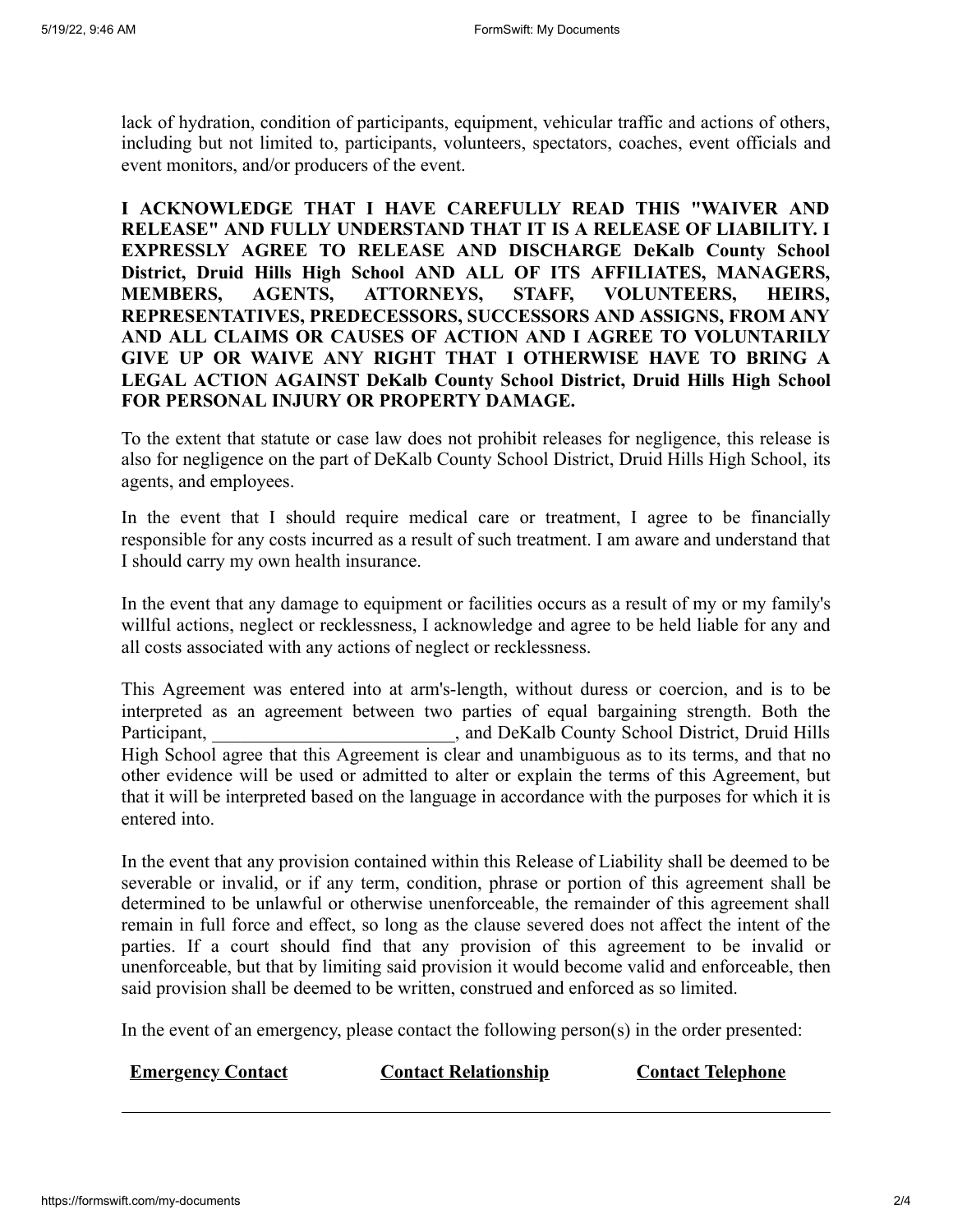I, the undersigned participant, affirm that I am of the age of 18 years or older, and that I am freely signing this agreement. I certify that I have read this agreement, that I fully understand its content and that this release cannot be modified orally. I am aware that this is a release of liability and a contract and that I am signing it of my own free will.